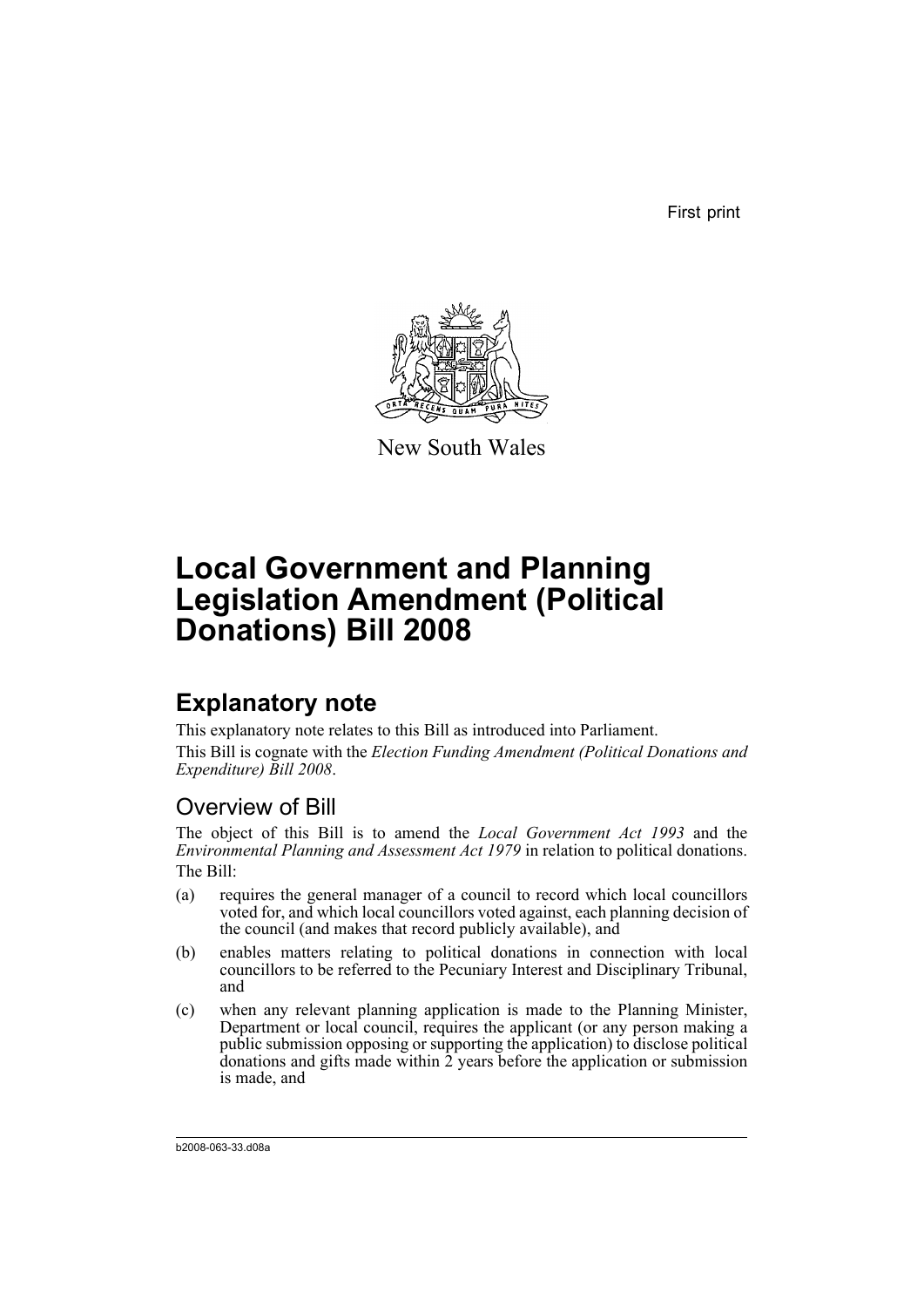Explanatory note

(d) makes other miscellaneous amendments.

## Outline of provisions

**Clause 1** sets out the name (also called the short title) of the proposed Act.

**Clause 2** provides for the commencement of the proposed Act on a day or days to be appointed by proclamation.

**Clause 3** is a formal provision that gives effect to the amendments to the *Local Government Act 1993* set out in Schedule 1.

**Clause 4** is a formal provision that gives effect to the amendment to the *Environmental Planning and Assessment Act 1979* set out in Schedule 2.

**Clause 5** provides for the repeal of the proposed Act after all the amendments made by the proposed Act have commenced. Once the amendments have commenced the proposed Act will be spent and section 30 of the *Interpretation Act 1987* provides that the repeal of an amending Act does not affect the amendments made by that Act.

### **Schedule 1 Amendment of Local Government Act 1993**

**Schedule 1 [2]** inserts proposed Part 8A into Chapter 10 of the *Local Government Act 1993*. Proposed Part 8A contains provisions that require the general manager of a council to keep a register of current declarations of disclosed political donations to councillors (proposed section 328A) and provisions that require suspected breaches of the code of conduct relating to donations to be reported to the Director-General by the general manager, and enables the direct referral of the matter to the Pecuniary Interest and Disciplinary Tribunal for hearing and any disciplinary action against the councillor concerned (proposed section 328B).

**Schedule 1 [3]** inserts proposed section 375A into the Act to require the general manager of a local council to maintain a register that records which councillors voted for, and which councillors voted against, each planning decision made at a meeting of councillors.

**Schedule 1 [1]** provides that registers kept under proposed sections 328A and 375A are to be made available, free of charge, for public inspection.

### **Schedule 2 Amendment of Environmental Planning and Assessment Act 1979**

**Schedule 2** inserts proposed section 147 into the *Environmental Planning and* Assessment Act 1979 to require, in connection with a relevant planning application or public submission objecting to or supporting the application, the disclosure of political donations and gifts made by the applicant or persons with a financial interest in the application (or by the person making the submission or any associate of that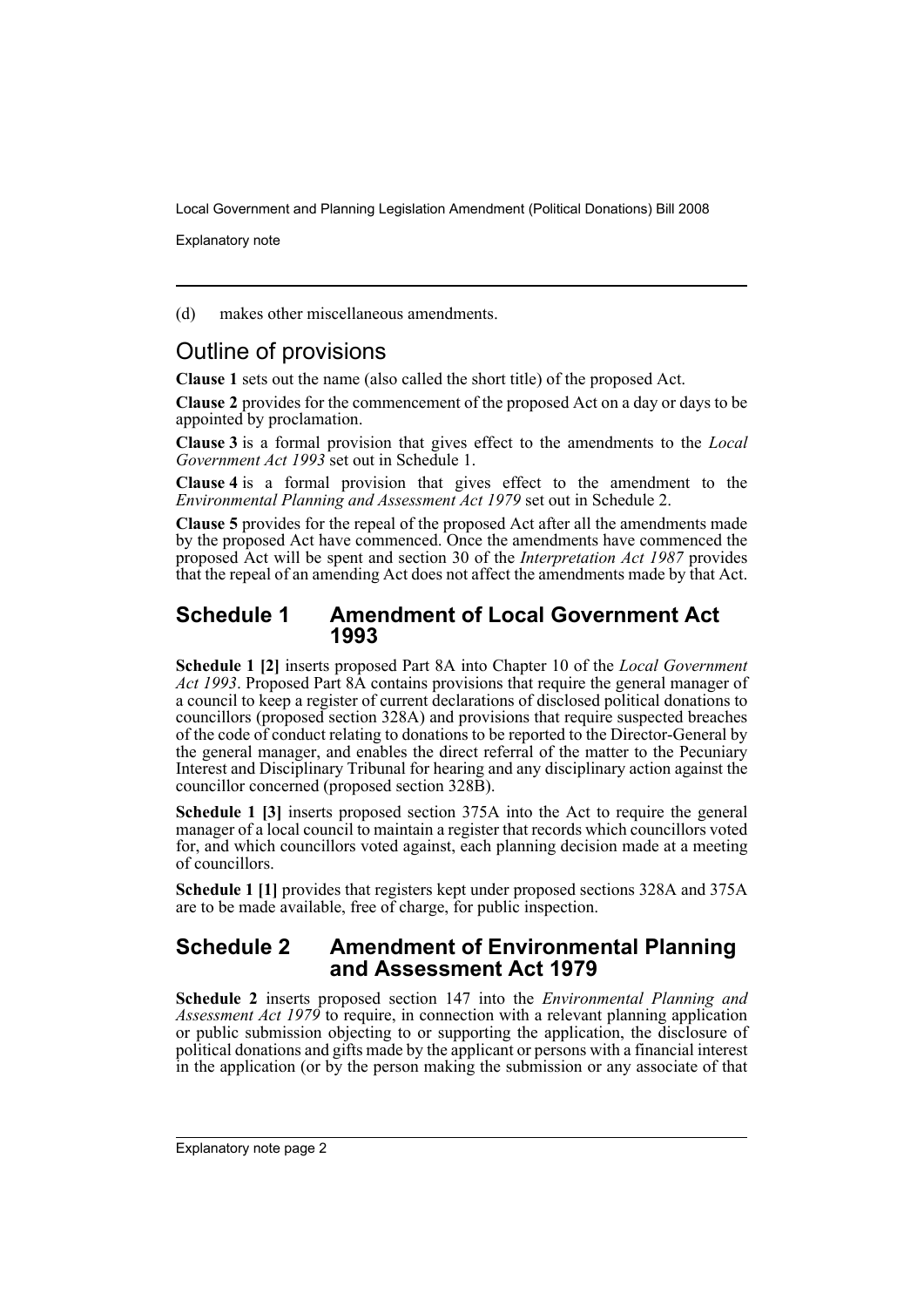Explanatory note

person) to the Minister for Planning or a local council (or council staff) within 2 years of the making of the application or submission.

The proposed section declares that its object is to minimise any perception of undue influence, but makes it clear that political donations or gifts are not relevant to the determination of the planning application and are not grounds for challenging the decision on a planning application.

The proposed section will apply to a range of planning applications to the Minister or to a council (including applications to the Minister for approval of Part 3A projects, applications to a council for Part 4 development consent and formal requests to the Minister to make environmental planning instruments).

The information about political donations that is required to be disclosed in connection with a planning application or submission will be the same information that will be required to be disclosed every 6 months to the Election Funding Authority (and posted on the website of the Authority) under the *Election Funding Act 1981* (as proposed to be amended by the *Election Funding Amendment (Political Donations and Expenditure) Bill 2008*).

The information disclosed will be required to be posted on the website of the Department of Planning (in connection with planning applications or submissions to the Minister) and on the website of the council (in connection with other planning applications or submissions).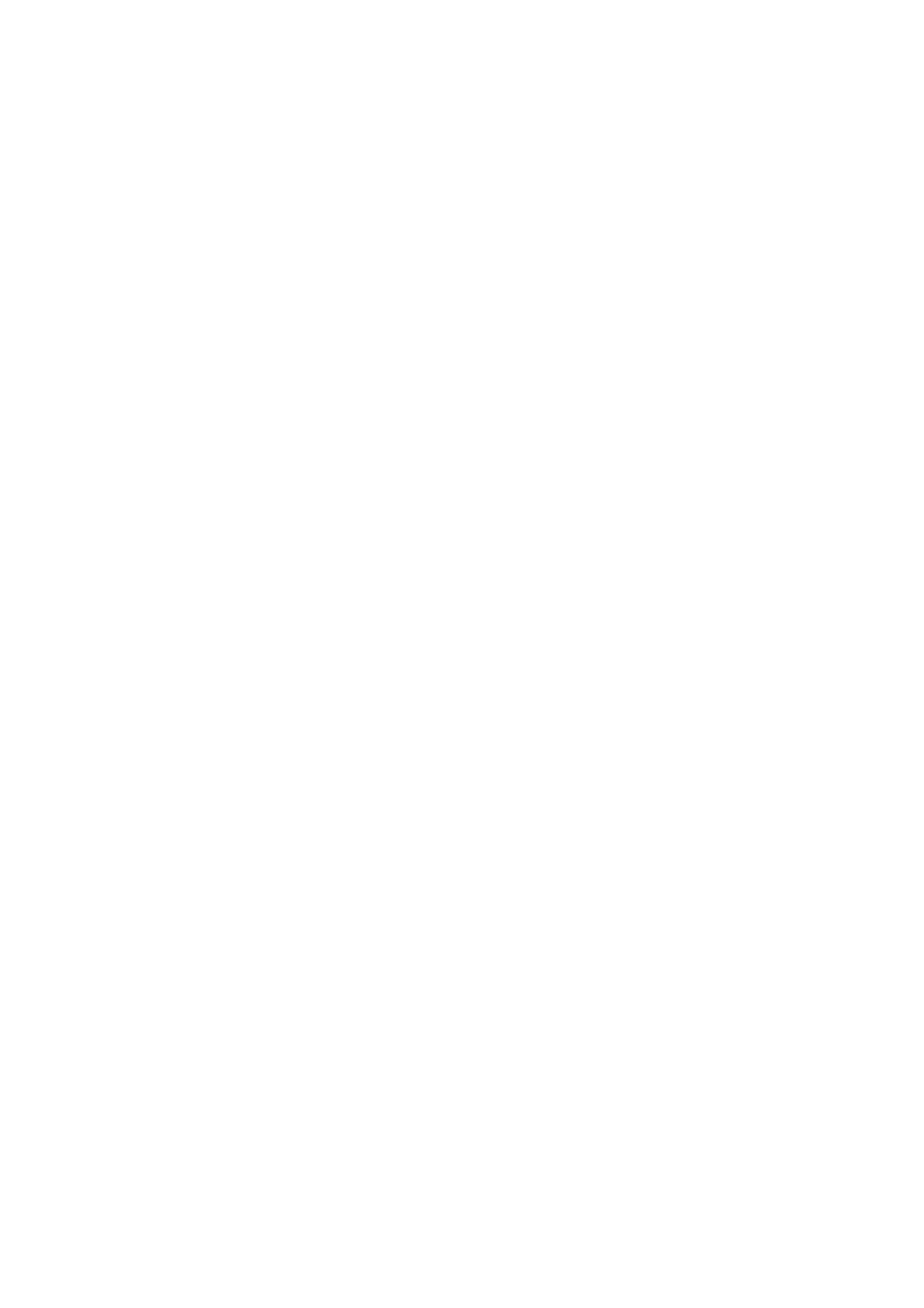First print



New South Wales

## **Local Government and Planning Legislation Amendment (Political Donations) Bill 2008**

## **Contents**

|            |                                                    | Page |
|------------|----------------------------------------------------|------|
|            | Name of Act                                        |      |
|            | Commencement                                       | 2    |
| 3          | Amendment of Local Government Act 1993 No 30       | 2    |
| 4          | Amendment of Environmental Planning and Assessment |      |
|            | Act 1979 No 203                                    | 2    |
| 5          | Repeal of Act                                      | 2    |
| Schedule 1 | Amendment of Local Government Act 1993             | 3    |
| Schedule 2 | Amendment of Environmental Planning and Assessment |      |
|            | Act 1979                                           | 5    |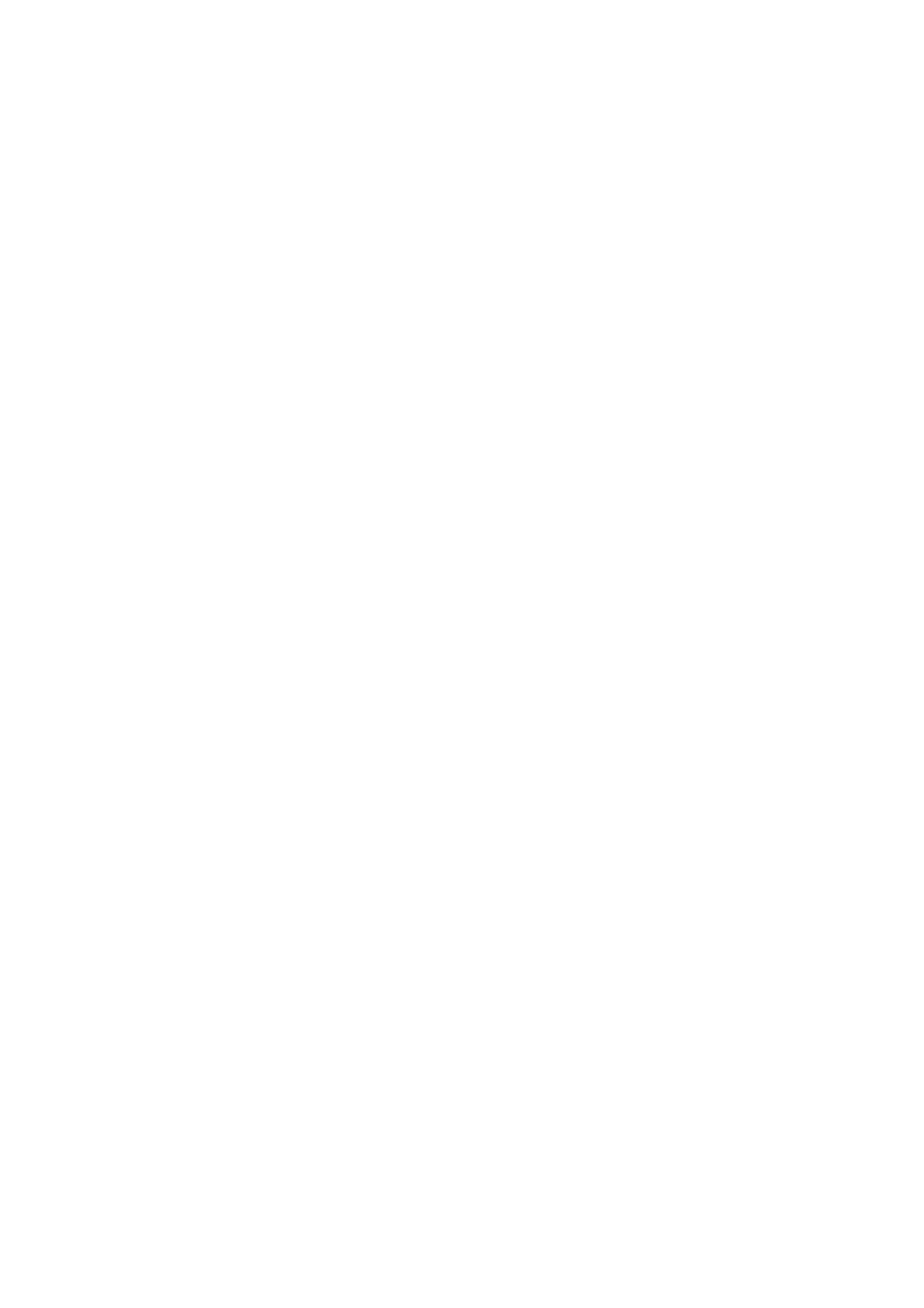

New South Wales

## **Local Government and Planning Legislation Amendment (Political Donations) Bill 2008**

No , 2008

### **A Bill for**

An Act to amend the *Local Government Act 1993* and the *Environmental Planning and Assessment Act 1979* in relation to political donations.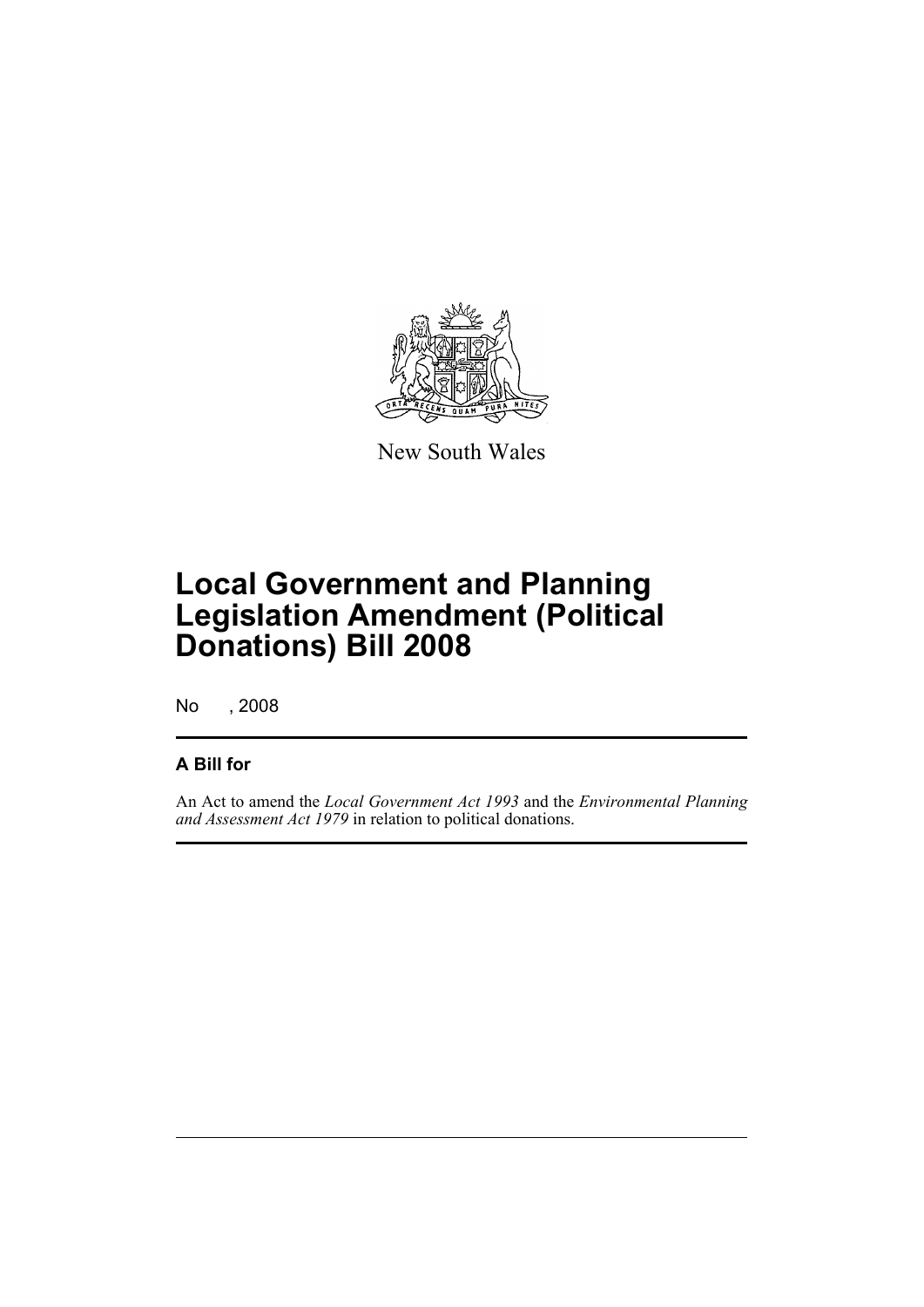<span id="page-7-4"></span><span id="page-7-3"></span><span id="page-7-2"></span><span id="page-7-1"></span><span id="page-7-0"></span>

|              | The Legislature of New South Wales enacts:                                                                                                                       | 1        |  |
|--------------|------------------------------------------------------------------------------------------------------------------------------------------------------------------|----------|--|
| 1            | Name of Act                                                                                                                                                      | 2        |  |
|              | This Act is the <i>Local Government and Planning Legislation</i><br>Amendment (Political Donations) Act 2008.                                                    | 3<br>4   |  |
| $\mathbf{2}$ | <b>Commencement</b>                                                                                                                                              | 5        |  |
|              | This Act commences on a day or days to be appointed by proclamation.                                                                                             | 6        |  |
| 3            | <b>Amendment of Local Government Act 1993 No 30</b>                                                                                                              | 7        |  |
|              | The <i>Local Government Act 1993</i> is amended as set out in Schedule 1.                                                                                        | 8        |  |
| 4            | <b>Amendment of Environmental Planning and Assessment Act 1979</b><br><b>No 203</b>                                                                              |          |  |
|              | The <i>Environmental Planning and Assessment Act 1979</i> is amended as<br>set out in Schedule 2.                                                                | 11<br>12 |  |
| 5            | <b>Repeal of Act</b>                                                                                                                                             |          |  |
|              | This Act is repealed on the day following the day on which all of the<br>(1)<br>provisions of this Act have commenced.                                           | 14<br>15 |  |
|              | The repeal of this Act does not, because of the operation of section 30<br>(2)<br>of the <i>Interpretation Act 1987</i> , affect any amendment made by this Act. | 16<br>17 |  |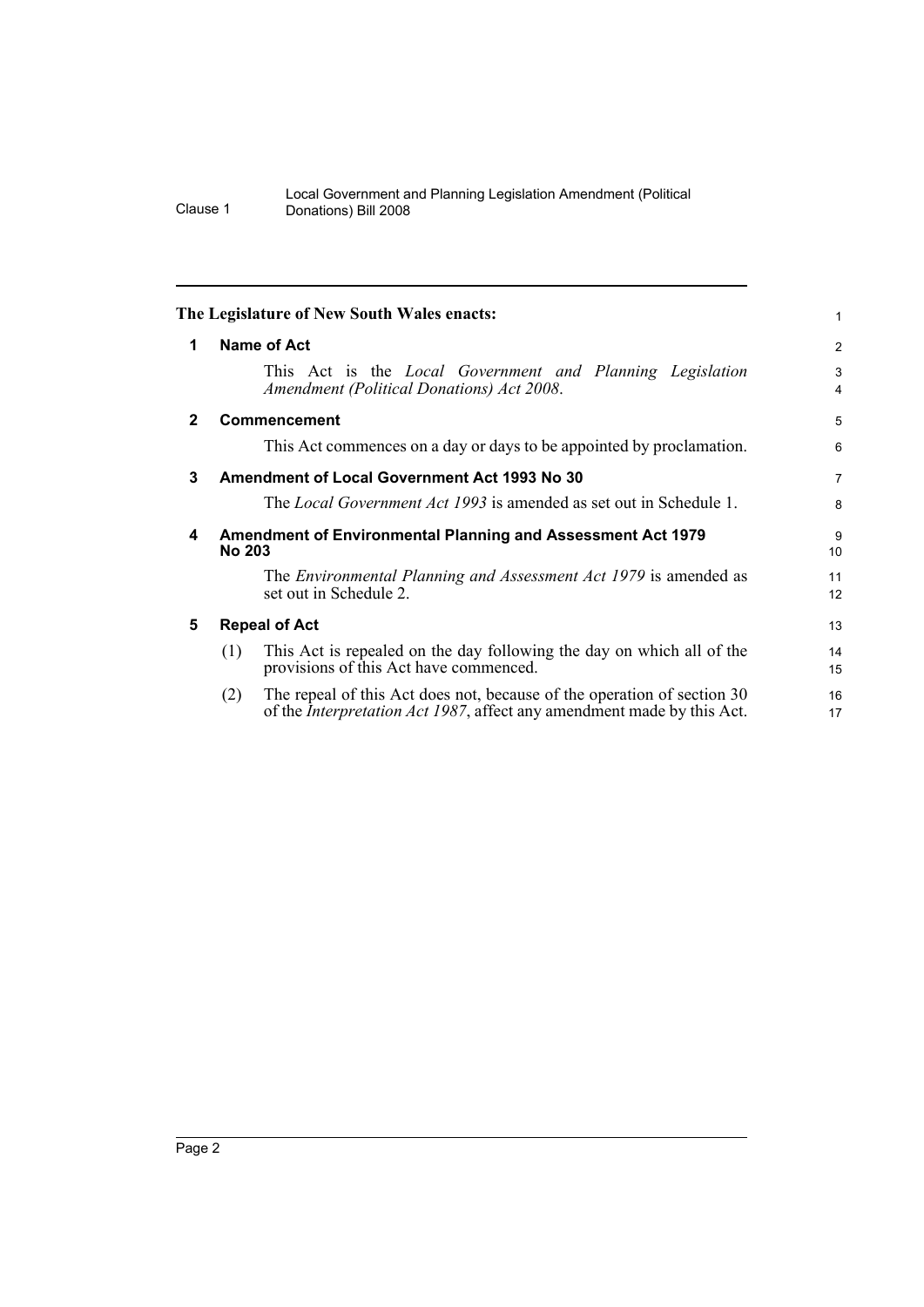Amendment of Local Government Act 1993 **Schedule 1** Schedule 1

1  $\mathfrak{p}$ 

3

5

#### <span id="page-8-0"></span>**Schedule 1 Amendment of Local Government Act 1993** (Section 3) **[1] Section 12 What information is publicly available?** Omit the matter relating to returns as to candidates' campaign donations from section 12 (1). Insert after the matter relating to minutes of council and committee meetings: • the register of current declarations of disclosures of political donations to councillors kept in accordance with section 328A • the register of councillor voting on planning matters kept in accordance with section 375A **[2] Chapter 10, Part 8A** Insert after Part 8 of Chapter 10: **Part 8A Political donations 328A General manager to keep register of political donation disclosures** (1) The general manager is required to keep a register of copies of current declarations of disclosures of political donations lodged with the Election Funding Authority by or on behalf of councillors of the council concerned (including in their capacity as candidates for election as councillors). (2) For the purposes of this section, current declarations of disclosures of political donations are declarations lodged under Part 6 of the *Election Funding and Disclosures Act 1981* in respect of the relevant disclosure period that includes the date of the last election (other than a by-election) and all subsequent relevant disclosure periods. **Note.** Part 6 of the *Election Funding and Disclosures Act 1981* makes provision for disclosure by councillors and candidates for civic office (and parties registered in connection with local government elections) of political donations and electoral expenditure. **328B Reference by general manager to Director-General of political donation matters** (1) If the general manager reasonably suspects that a councillor has not complied with the provisions of the code of conduct under 4 6 7 8 9 10 11 12 13  $14$ 15 16 17 18 19  $20$  $21$ 22 23 24 25 26 27 28 29 30 31 32 33 34 35

section 440 relating to the disclosure of political donations or the

36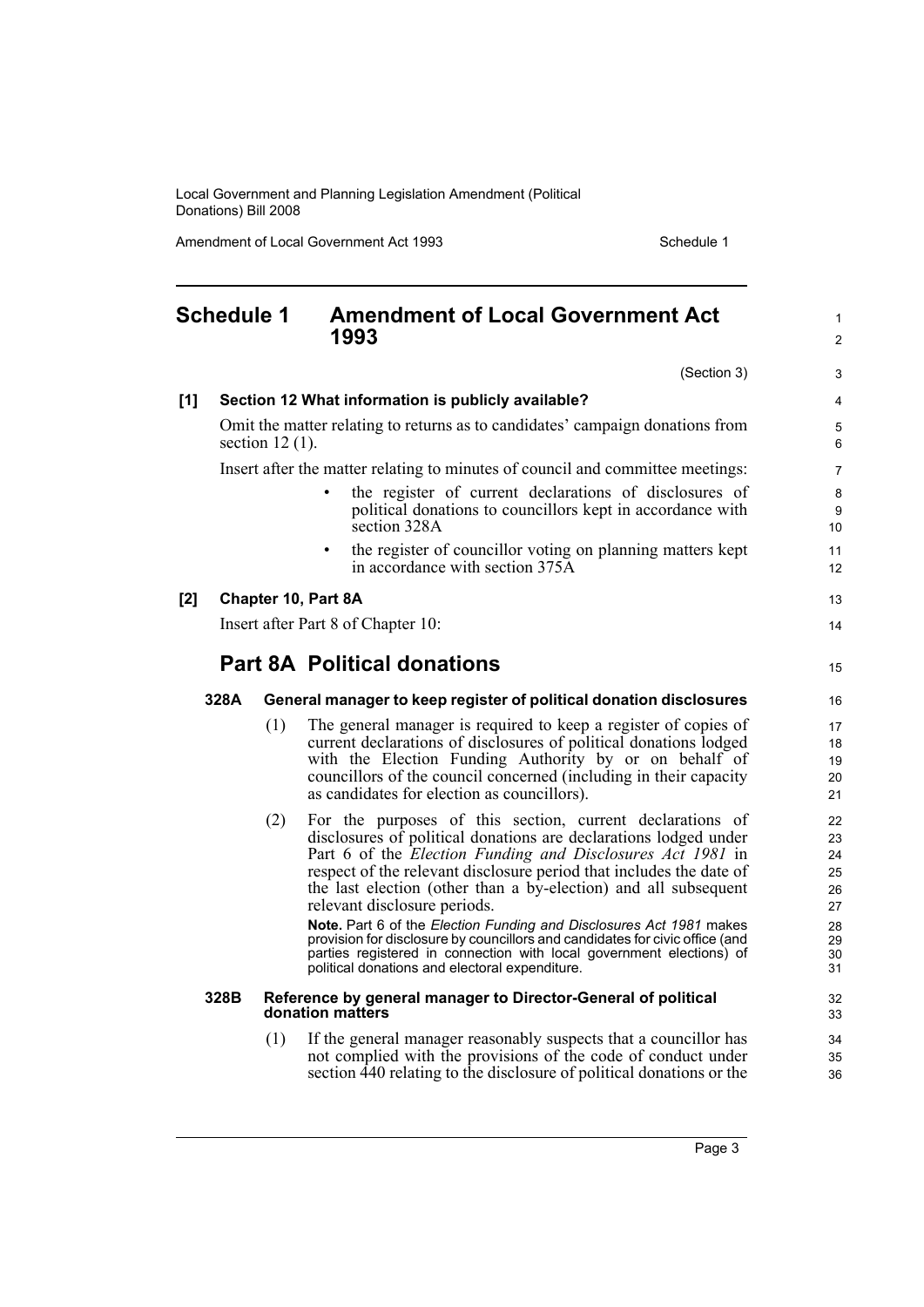manner of dealing with any perceived conflict of interest in relation to political donations, the general manager is to refer the matter to the Director-General.

10 11

- (2) Any such matter may be referred by the Director-General to the Pecuniary Interest and Disciplinary Tribunal.
- (3) Any such matter is taken (for the purposes of this Act) to be referred to the Tribunal under section 440N (but a referral under this section may be made without the councillor concerned having previously been suspended for misbehaviour).

#### **[3] Section 375A**

Insert after section 375:

#### **375A Recording of voting on planning matters**

- (1) In this section, *planning decision* means a decision made in the exercise of a function of a council under the *Environmental Planning and Assessment Act 1979*:
	- (a) including a decision relating to a development application, an environmental planning instrument, a development control plan or a development contribution plan under that Act, but
	- (b) not including the making of an order under Division 2A of Part 6 of that Act.
- (2) The general manager is required to keep a register containing, for each planning decision made at a meeting of the council or a council committee, the names of the councillors who supported the decision and the names of any councillors who opposed (or are taken to have opposed) the decision.
- (3) For the purpose of maintaining the register, a division is required to be called whenever a motion for a planning decision is put at a meeting of the council or a council committee.
- (4) Each decision recorded in the register is to be described in the register or identified in a manner that enables the description to be obtained from another publicly available document, and is to include the information required by the regulations.
- (5) This section extends to a meeting that is closed to the public.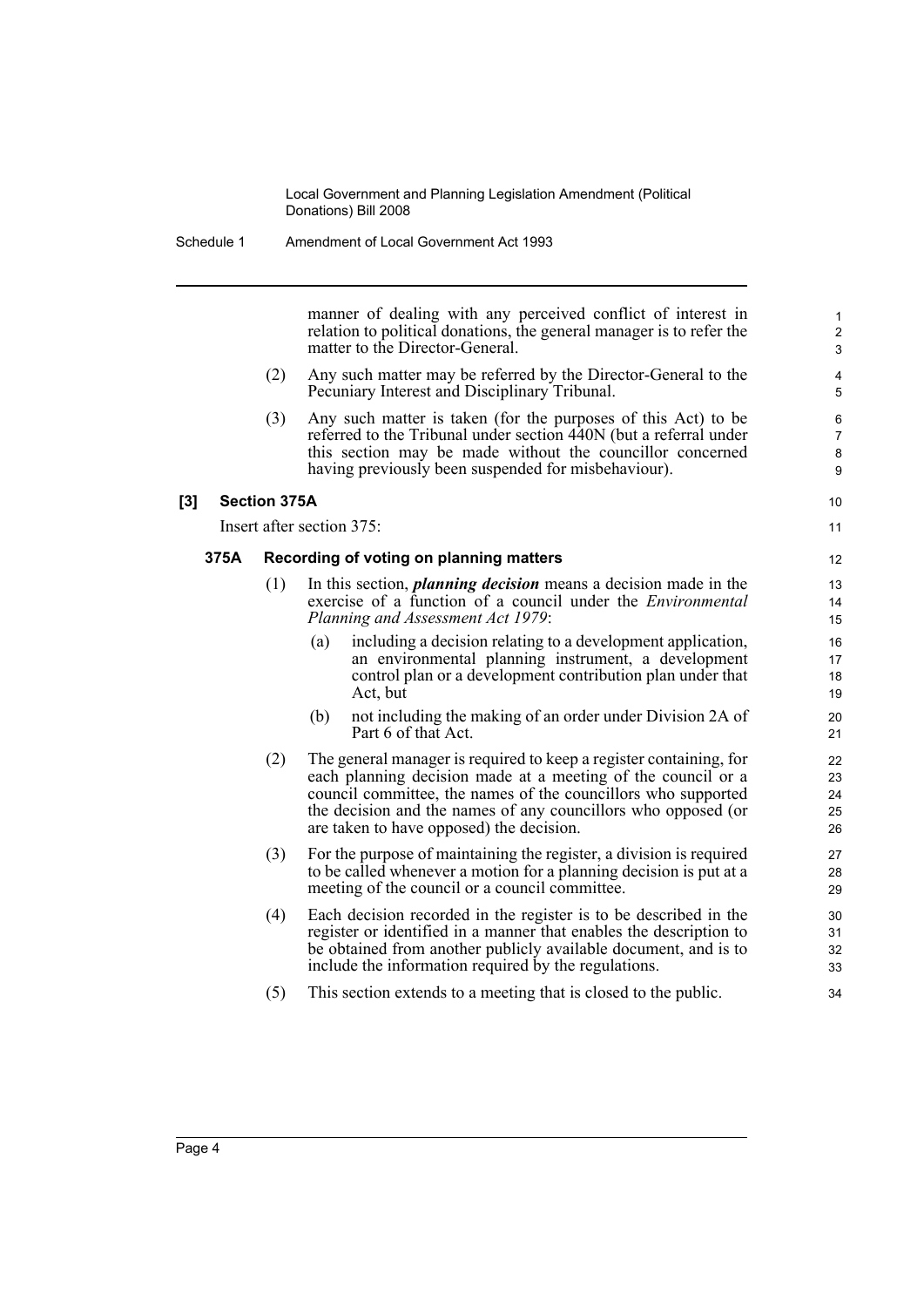Amendment of Environmental Planning and Assessment Act 1979 Schedule 2

### <span id="page-10-0"></span>**Schedule 2 Amendment of Environmental Planning and Assessment Act 1979**

(Section 4)

1  $\mathfrak{p}$ 

3 4 5

#### **Section 147**

Insert before section 148:

#### **147 Disclosure of political donations and gifts**

- (1) The object of this section is to require the disclosure of relevant political donations or gifts when planning applications are made to minimise any perception of undue influence by:
	- (a) requiring public disclosure of the political donations or gifts at the time planning applications (or public submissions relating to them) are made, and
	- (b) providing the opportunity for appropriate decisions to be made about the persons who will determine or advise on the determination of the planning applications.

Political donations or gifts are not relevant to the determination of any such planning application, and the making of political donations or gifts does not provide grounds for challenging the determination of any such planning application.

**Note.** This Act makes provision for planning applications to be referred to various bodies for advice or determination. Section 124A makes special provision where development consent is tainted by corruption. The *Local Government Act 1993* makes provision with respect to voting by local councillors with a conflict of interest in any matter before the council.

(2) In this section:

*gift* means a gift within the meaning of Part 6 of the *Election Funding and Disclosures Act 1981*.

**Note.** A gift includes a gift of money or the provision of any other valuable thing or service for no consideration or inadequate consideration.

*local councillor* means a councillor (including the mayor) of the council of a local government area.

*relevant planning application* means:

(a) a formal request to the Minister, a council or the Director-General to initiate the making of an environmental planning instrument or development control plan in relation to development on a particular site, or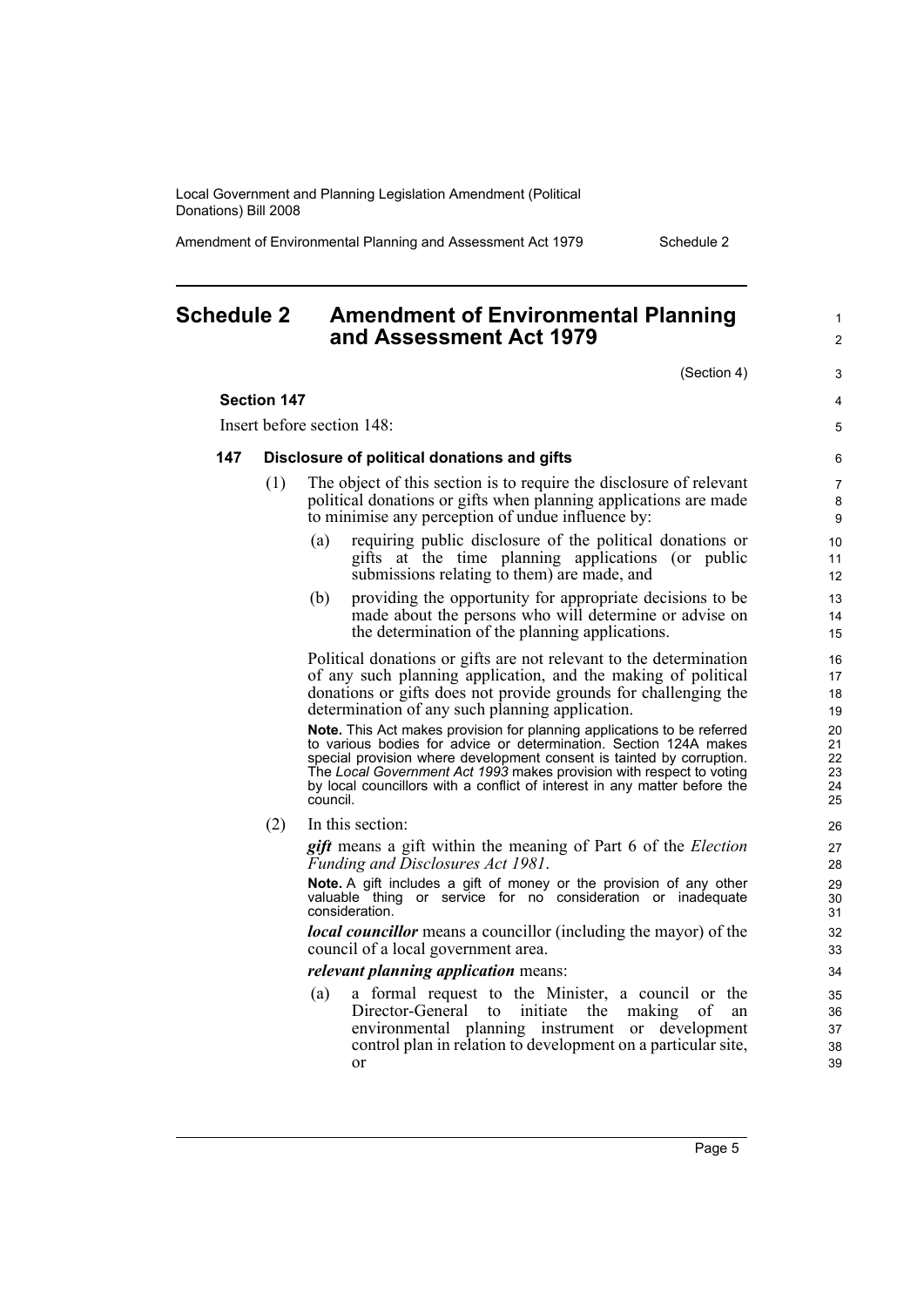Schedule 2 Amendment of Environmental Planning and Assessment Act 1979

(b) a formal request to the Minister or the Director-General for development on a particular site to be made State significant development or declared a project to which Part 3A applies, or (c) an application for approval of a concept plan or project under Part 3A (or for the modification of a concept plan or

- of the approval for a project), or (d) an application for development consent under Part 4 (or for the modification of a development consent), or
- (e) any other application or request under or for the purposes of this Act that is prescribed by the regulations as a relevant planning application,

but does not include:

- (f) an application for (or for the modification of) a complying development certificate, or
- (g) an application or request made by a public authority on its own behalf or made on behalf of a public authority, or
- (h) any other application or request that is excluded from this definition by the regulations.

*relevant public submission* means a written submission made by a person objecting to or supporting a relevant planning application or any development that would be authorised by the granting of the application.

*reportable political donation* means a reportable political donation within the meaning of Part 6 of the *Election Funding and Disclosures Act 1981* that is required to be disclosed under that Part.

**Note.** Reportable political donations include those of or above \$1,000.

- (3) A person:
	- (a) who makes a relevant planning application to the Minister or the Director-General is required to disclose all reportable political donations (if any) made within the relevant period to anyone by any person with a financial interest in the application, or
	- (b) who makes a relevant public submission to the Minister or the Director-General in relation to the application is required to disclose all reportable political donations (if any) made within the relevant period to anyone by the person making the submission or any associate of that person.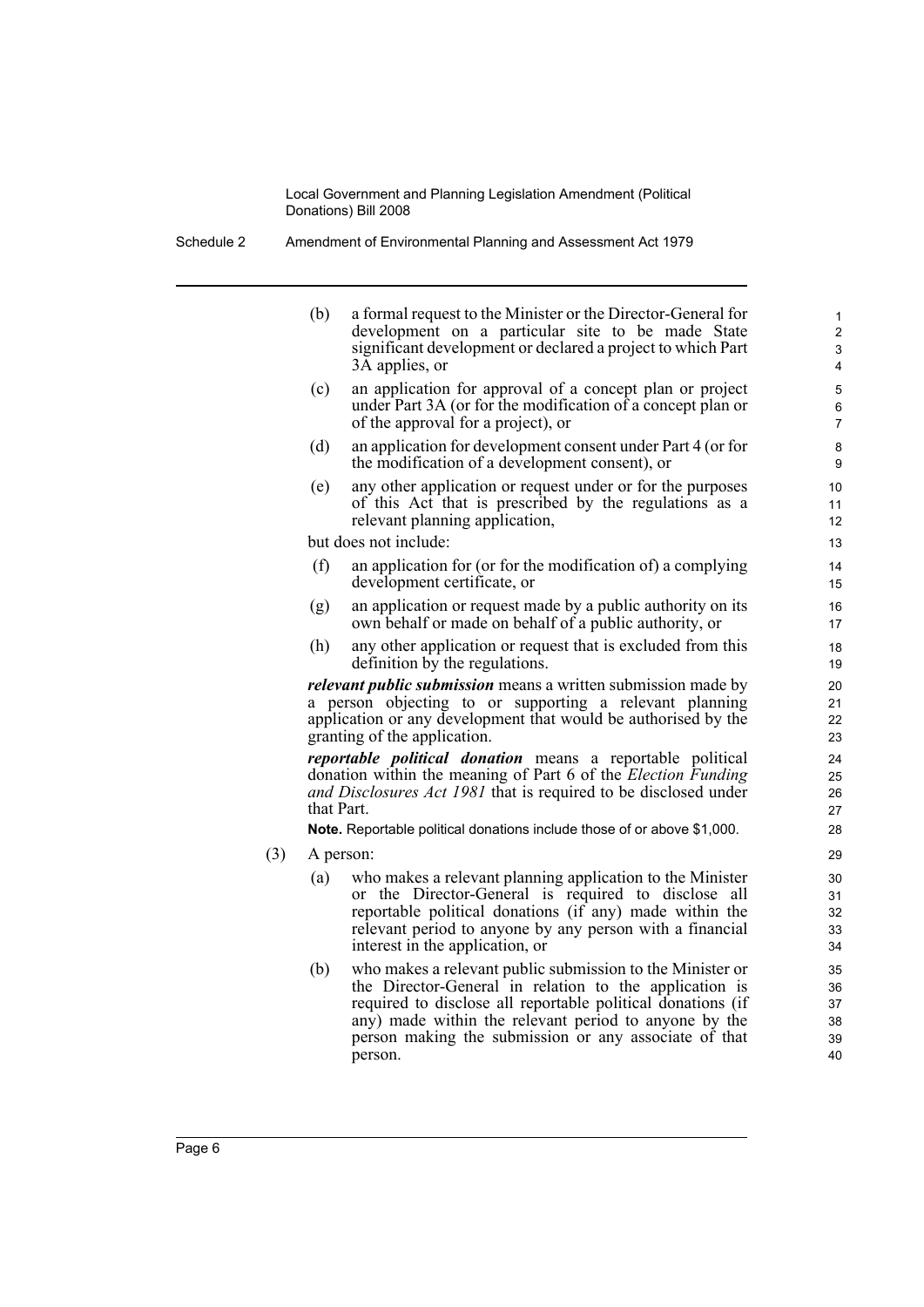Amendment of Environmental Planning and Assessment Act 1979 Schedule 2

The relevant period is the period commencing 2 years before the application or submission is made and ending when the application is determined.

- (4) A person who makes a relevant planning application to a council is required to disclose the following reportable political donations and gifts (if any) made by any person with a financial interest in the application within the period commencing 2 years before the application is made and ending when the application is determined:
	- (a) all reportable political donations made to any local councillor of that council,
	- (b) all gifts made to any local councillor or employee of that council.

A reference in this subsection to a reportable political donation made to a local councillor includes a reference to a donation made at the time the person was a candidate for election to the council.

- (5) A person who makes a relevant public submission to a council in relation to a relevant planning application made to the council is required to disclose the following reportable political donations and gifts (if any) made by the person making the submission or any associate of that person within the period commencing 2 years before the submission is made and ending when the application is determined:
	- (a) all reportable political donations made to any local councillor of that council,
	- (b) all gifts made to any local councillor or employee of that council.

A reference in this subsection to a reportable political donation made to a local councillor includes a reference to a donation made at the time the person was a candidate for election to the council.

- (6) The disclosure of a reportable political donation or gift under this section is to be made:
	- (a) in, or in a statement accompanying, the relevant planning application or submission if the donation or gift is made before the application or submission is made, or
	- (b) if the donation or gift is made afterwards, in a statement of the person to whom the relevant planning application or submission was made within 7 days after the donation or gift is made.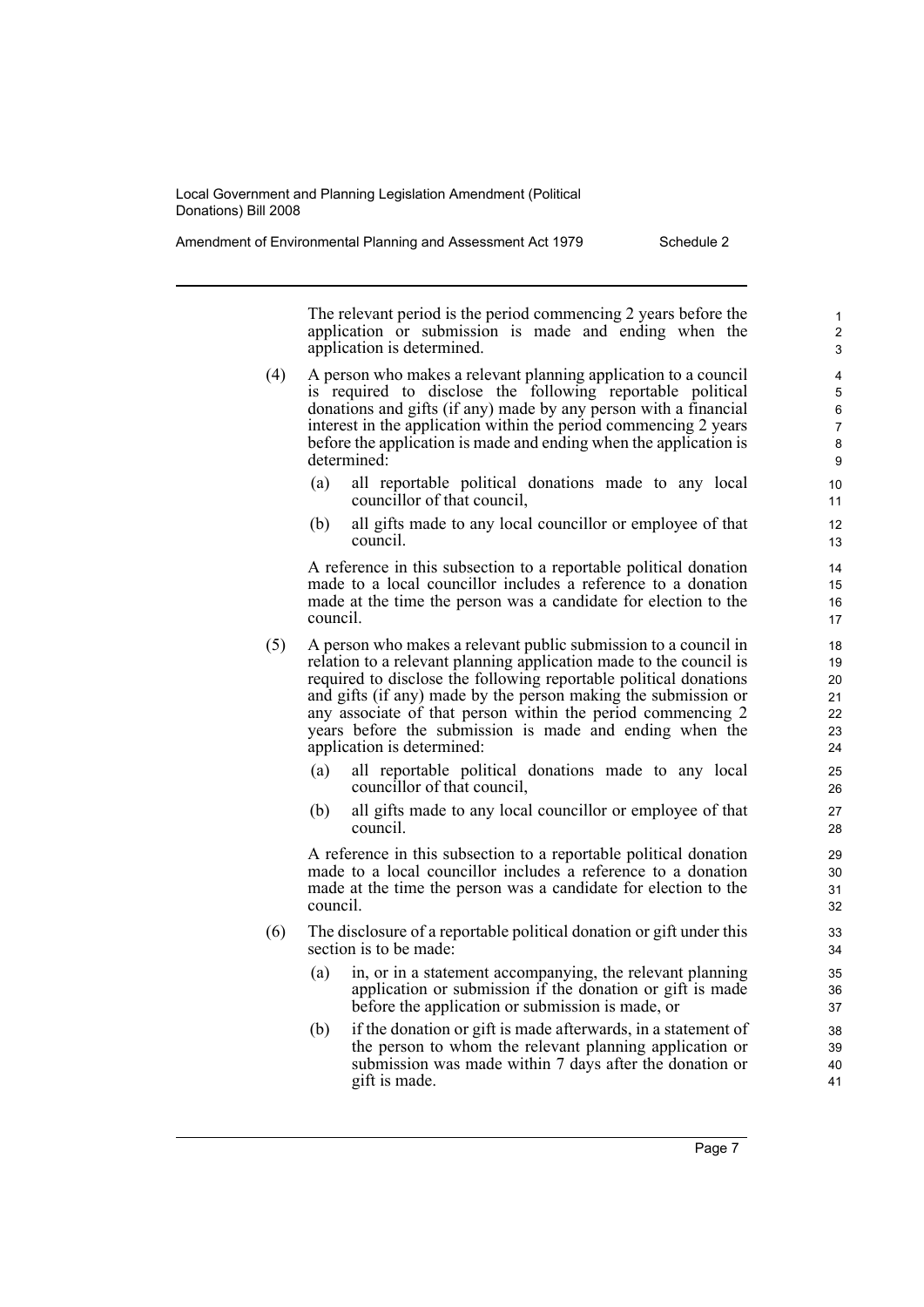Schedule 2 Amendment of Environmental Planning and Assessment Act 1979

| (7) |           | For the purposes of this section, a person has a financial interest<br>in a relevant planning application if:                                                                                                                                                                                                   | 1<br>2                     |
|-----|-----------|-----------------------------------------------------------------------------------------------------------------------------------------------------------------------------------------------------------------------------------------------------------------------------------------------------------------|----------------------------|
|     | (a)       | the person is the applicant or the person on whose behalf<br>the application is made, or                                                                                                                                                                                                                        | 3<br>4                     |
|     | (b)       | the person is an owner of the site to which the application<br>relates or has entered into an agreement to acquire the site<br>or any part of it, or                                                                                                                                                            | 5<br>6<br>7                |
|     | (c)       | the person is associated with a person referred to in<br>paragraph (a) or (b) and is likely to obtain a financial gain<br>if development that would be authorised by the application<br>is authorised or carried out (other than a gain merely as a<br>shareholder in a company listed on a stock exchange), or | 8<br>9<br>10<br>11<br>12   |
|     | (d)       | the person has any other interest relating to the application,<br>the site or the owner of the site that is prescribed by the<br>regulations.                                                                                                                                                                   | 13<br>14<br>15             |
| (8) | other if: | For the purposes of this section, persons are associated with each                                                                                                                                                                                                                                              | 16<br>17                   |
|     | (a)       | they carry on a business together in connection with the<br>relevant planning application (in the case of the making of<br>any such application) or they carry on a business together<br>that may be affected by the granting of the application (in<br>the case of a relevant planning submission), or         | 18<br>19<br>20<br>21<br>22 |
|     | (b)       | they are related bodies corporate under the Corporations<br><i>Act 2001</i> of the Commonwealth, or                                                                                                                                                                                                             | 23<br>24                   |
|     | (c)       | one is a director of a corporation and the other is any such<br>related corporation or a director of any such related<br>corporation, or                                                                                                                                                                        | 25<br>26<br>27             |
|     | (d)       | they have any other relationship prescribed by the<br>regulations.                                                                                                                                                                                                                                              | 28<br>29                   |
| (9) |           | The disclosure of reportable political donations under this section<br>is to include disclosure of the following details of each such<br>donation made during the relevant disclosure period:                                                                                                                   | 30<br>31<br>32             |
|     | (a)       | the name of the party or person for whose benefit the<br>donation was made,                                                                                                                                                                                                                                     | 33<br>34                   |
|     | (b)       | the date on which the donation was made,                                                                                                                                                                                                                                                                        | 35                         |
|     | (c)       | the name of the donor,                                                                                                                                                                                                                                                                                          | 36                         |
|     | (d)       | the residential address of the donor (in the case of an<br>individual) or the address of the registered or other official<br>office of the donor (in the case of an entity),                                                                                                                                    | 37<br>38<br>39             |
|     |           |                                                                                                                                                                                                                                                                                                                 |                            |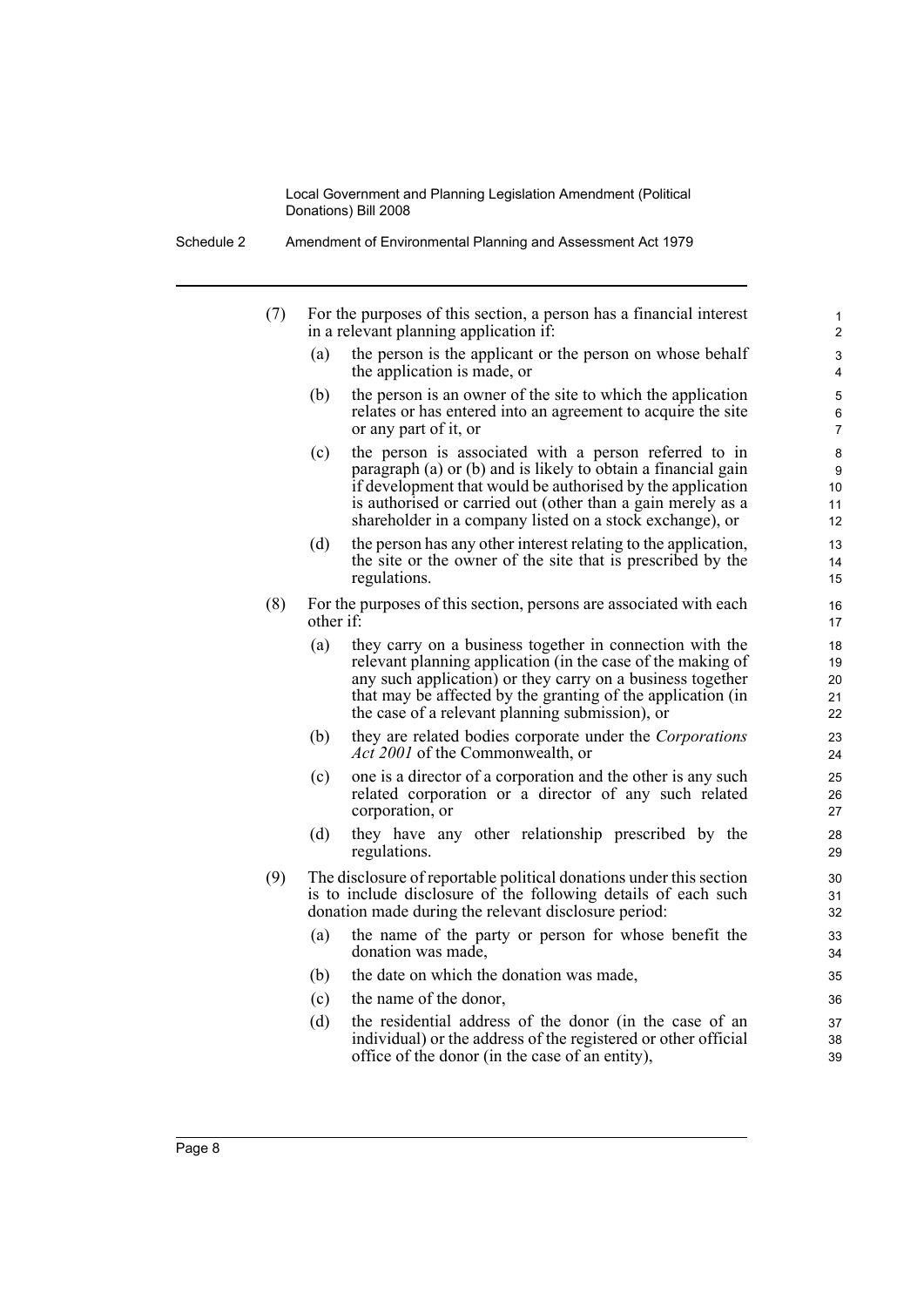Amendment of Environmental Planning and Assessment Act 1979 Schedule 2

(e) the amount (or value) of the donation, (f) in the case of a donor that is an entity and not an individual—the Australian Business Number of the entity. **Note.** The above details are the details required to be disclosed of political donations under Part 6 of the *Election Funding and Disclosures Act 1981*. (10) The disclosure of gifts under this section is to include disclosure of the following details of each such gift made during the relevant disclosure period: (a) the name of the person to whom the gift was made, (b) the date on which the gift was made, (c) the name of the person who made the gift, (d) the residential address of the person who made the gift (in the case of an individual) or the address of the registered or other official office of the person who made the gift (in the case of an entity), (e) the amount (or value) of the gift. (11) A person is guilty of an offence under section 125 in connection with the obligations under this section only if the person fails to make a disclosure of a political donation or gift in accordance with this section that the person knows, or ought reasonably to know, was made and is required to be disclosed under this section. The maximum penalty for any such offence is the maximum penalty under Part 6 of the *Election Funding and Disclosures Act 1981* for making a false statement in a declaration of disclosures lodged under that Part. (12) Disclosures of reportable political donations and gifts under this section are to be made available to the public on, or in accordance with arrangements notified on: (a) a website maintained by the Department (in the case of planning applications or submissions made to the Minister or the Director-General), or (b) a website maintained by the council (in the case of planning applications or submissions made to that council). The disclosures are to be made so available within 14 days after the disclosures are made under this section. 1 2 3 4 5 6 7 8 **9** 10 11 12 13 14 15 16 17 18 19 20 21 22 23 24 25 26 27 28 29 30 31 32 33 34 35 36 37